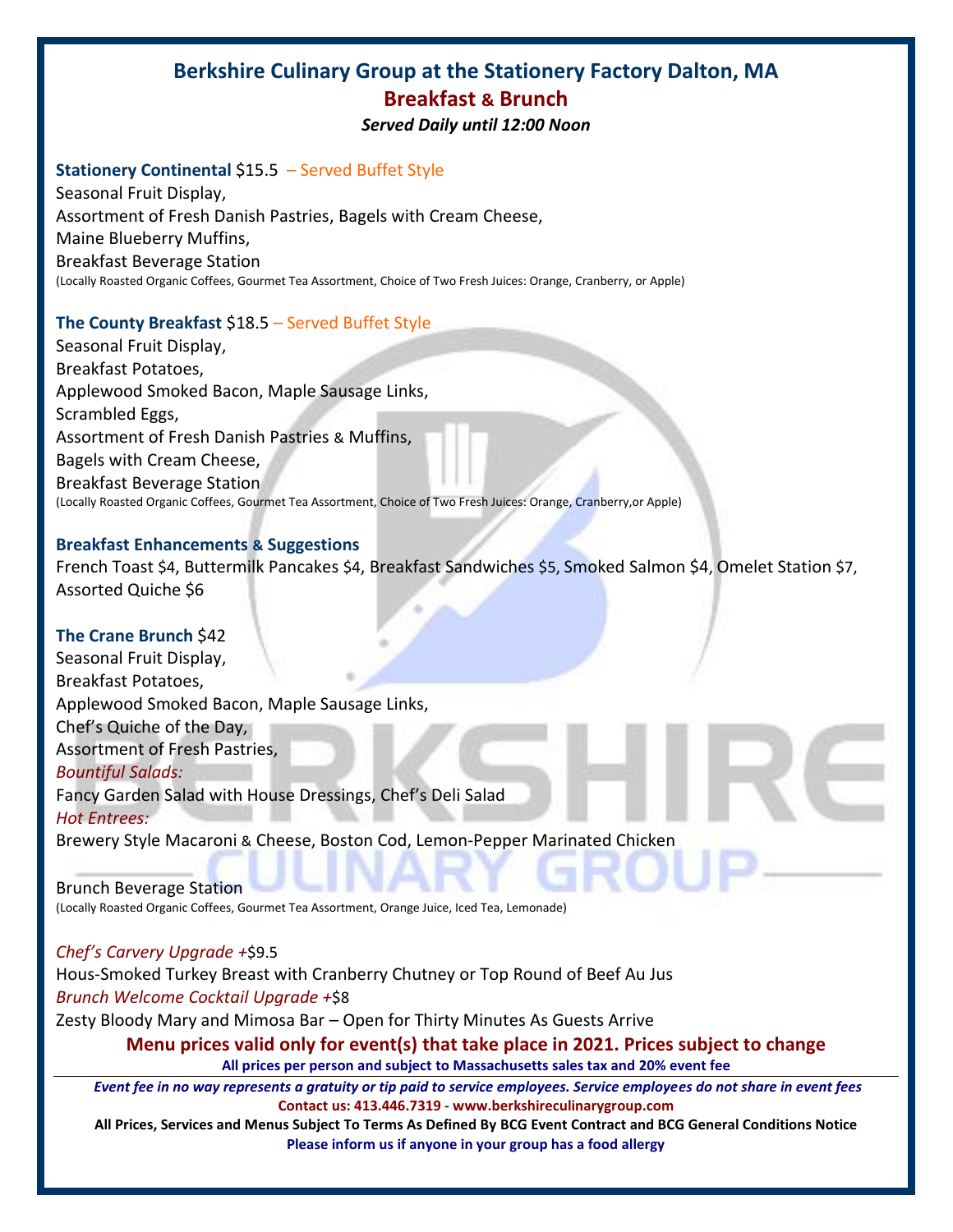# **Berkshire Culinary Group at the Stationery Factory in Dalton, MA Meeting Breaks**

**Coffee Break** \$6 Fresh Brewed Locally Roasted Organic Coffees, Locally Blended Teas Coffee Refresh (Required after 3 Hours) \$4

#### **Premium Beverage Break** 58

Fresh Brewed Locally Roasted Organic Coffees, Locally Blended Teas, Fresh Brewed Iced Tea, Bottled Spring Water, Assorted Sodas and Seltzers.

Beverage Refresh (Required after 3 Hours) \$4

#### **Snack Break** \$7

Bakery Fresh Cookie Assortment, House Tortilla Chips, Fresh Salsa, Tavern Style Potato Chips with Onion Dip

**Healthy Break** \$8 Sliced Fresh Fruit with Yogurt Dipping Sauce, Trail Mix, Fresh Berries

#### **The Parisian Break** \$11

Chef's Artisan Bread Display, Gourmet Spreads, Imported and Domestic Cheeses, Red and Green Grapes

## **Continental Break** \$18

Seasonal Fruit Display, Assortment of Fresh Danish Pastries, Bagels with Cream Cheese, Muffins, Fresh Brewed Locally Roasted Organic Coffees, Locally Blended Teas, Fresh Brewed Iced Tea, Bottled Water, Assorted Sodas and Seltzers (Add Smoked Salmon +\$4) *Beverage Refresh (Required after 3 Hours)* \$4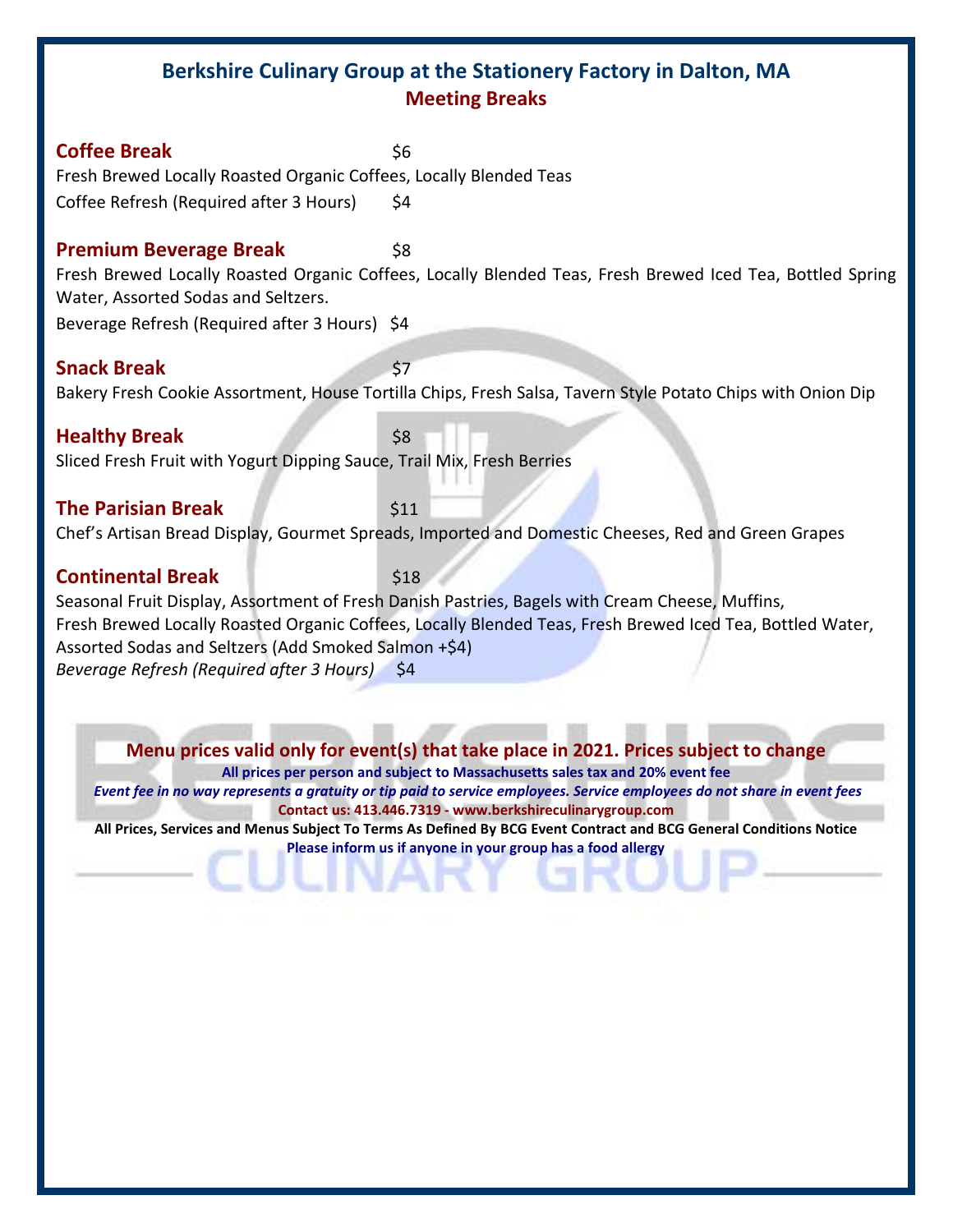# **Berkshire Culinary Group at the Stationery Factory in Dalton, MA Executive Meeting Packages**

*Perfectly Tailored for Small Groups of All Types*

#### **The Huddle \$350 up to 15 Attendees – Each Additional Attendee \$16**

*Continuous Break Service Designed for Meetings Lasting up to Three (3) Hours* Bakery Fresh Cookie Assortment, Tavern Style Potato Chips and Onion Dip, Berkshire Beans™ Locally Roasted Organic Coffees, Locally Blended Teas, Bottled Spring Water, Assorted Seltzers, Fresh Brewed Iced Tea

#### **The Executive Summary \$395 up to 15 Attendees – Each Additional Attendee \$22**

*Breakfast and Continuous Break Service Designed for Meetings Lasting up to Four (4) Hours* Assortment of Fresh Danish Pastries, Yogurt with Toppings, Fresh Fruit, Bagels with Cream Cheese, Berkshire Beans™ Locally Roasted Organic Coffees, Locally Blended Teas, Bottled Spring Water, Assorted Seltzers, Fresh Brewed Iced Tea *Served Mid-Session:*  Fresh Brownies, House Fried Tortilla Chips and Fresh Salsa

#### **The Power Lunch \$425 up to 15 Attendees – Each Additional Attendee \$24**

*Lunch and Continuous Break Service Designed for Meetings Lasting up to Four (4) Hours* Soup and Deli Salad Du Jour, Chef's Selection of ½ Sandwiches and Tortilla Wraps Pickles and Assorted Condiments, Tavern Style Potato Chips, Bakery Fresh Cookie Assortment, Locally Roasted Organic Coffees, Locally Blended Teas, Bottled Spring Water, Assorted Seltzers, LINARY GROL Fresh Brewed Iced Tea

**All Day Breakout Session \$675 up to 15 Attendees – Each Additional Attendee \$39** *Breakfast, Lunch and Continuous Break Service Designed for Meetings Lasting up to Seven (7) Hours* **All the Services of** *The Executive Summary* **&** *The Power Lunch***, at a Discounted Price**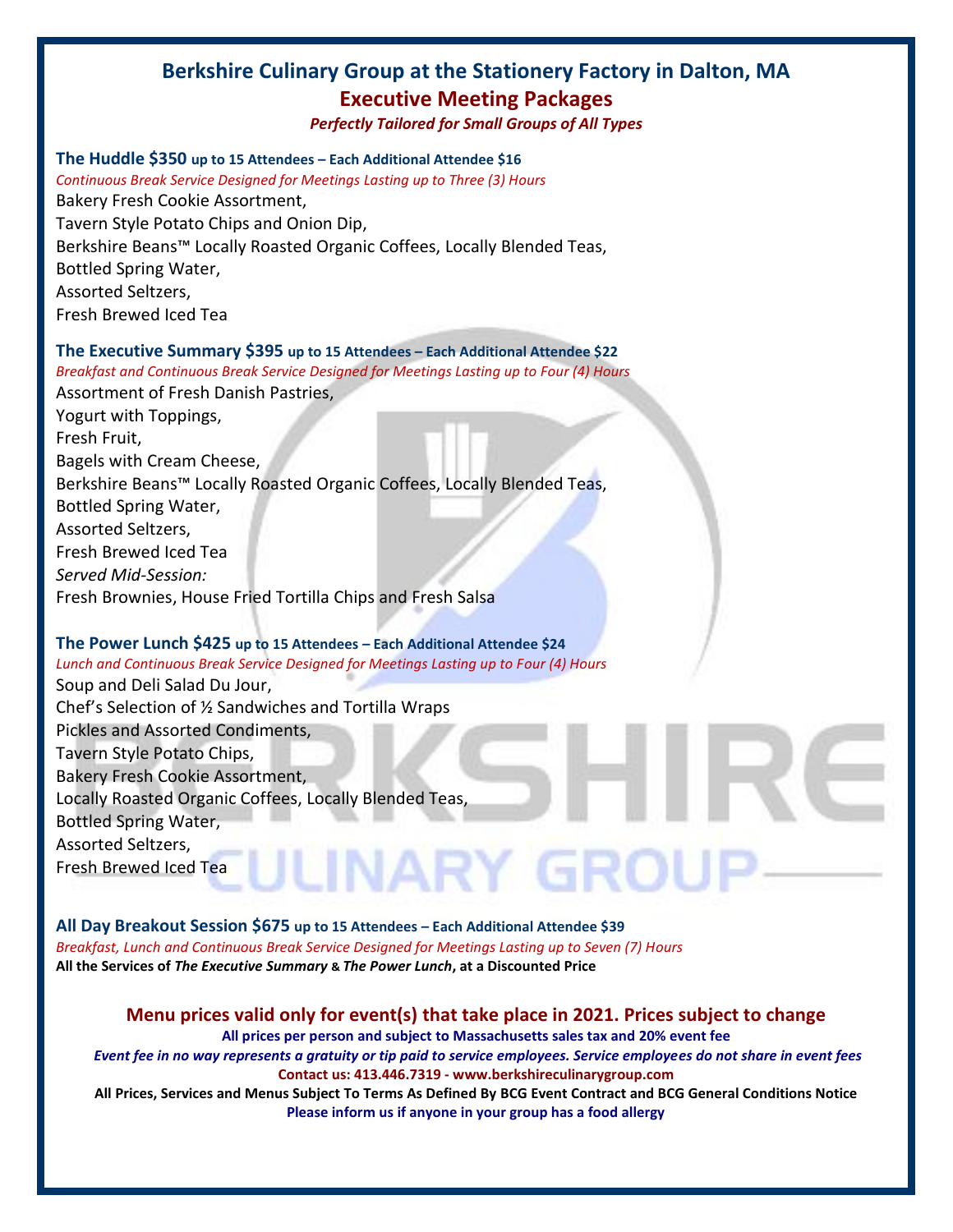# **Berkshire Culinary Group at the Stationery Factory in Dalton, MA Luncheons**

# **Chef's Tables - Buffet Style Service** *Offered until 3:00 PM*

#### **Soup, Salad & Artisan Breads** \$18

*Choose Two Hearty Soups:*

New England Clam Chowder, Cream of Broccoli, Chicken & Pasta, Veggie Chili, Beef Chili

*Berkshire Garden Bar:* Chopped Greens, an Array of Fresh Seasonal Vegetables, Dressings and Accoutrements Warm Artisan Breads, Fresh Brewed Iced Tea & Lemonade, Locally Roasted Organic Coffees, Locally Blended Teas, Chef's Dessert Selection

*Choose One Hearty Soup:*

**Soup & a Half**  $\begin{array}{c} \text{521} \\ \text{521} \end{array}$  (Up To Three Sandwich Choices)

New England Clam Chowder, Cream of Broccoli, Chicken & Pasta, Veggie Chili, Beef Chili

*Sandwiches and Tacos Assembled On Fresh Breads & Wraps (Gluten Free Bread Available on Request)*

Deli Ham & Swiss, Smoked Turkey & Smoked Gouda, Roast Beef & Cheddar, Seafood Salad, Tuna Salad,

Curry Chicken Salad, Mini Falafel Taco, Grilled Portabella Tacos, Pork and Guac Tacos, Chicken Caesar Wrap, Veggies & Chipotle Hummus Wrap

*Accompaniments:* Tomato, Cheese & Pickle Tray – Condiment Assortment, Potato Chips, Fresh Brewed Iced Tea & Lemonade, Locally Roasted Organic Coffees, Locally Blended Teas, Chef's Dessert Selection

### **The Hoosac** \$27 (Two Entrée Selections)

#### *Choice of Salad:*

Cape Cod Spinach, Caesar Salad, Mixed Baby Greens, Tortellini Salad, Greek, Macaroni Salad, Potato Salad, Fresh Fruit Salad, Spicy Remoulade Coleslaw

#### *Home Style Entrées:*

Swedish Meatloaf with Traditional Swedish Meatball Sauce, Herb Marinated & Roasted Chicken, Maple Bourbon Glazed Chicken, Boston Cod, Crab Stuffed Sole, Barbecued Pulled Pork, Baked Penne & Ricotta, Vegetarian Lasagna, Breu-Hous Macaroni & Cheese, Eggplant Parmesan, Sliced Top Round of Beef, Chicken Parmesan

#### *Chef Selected Side Dish*

*Accompaniments:* Artisan Breads & Butter, Fresh Brewed Iced Tea & Lemonade, Locally Roasted Organic Coffees, Locally Blended Teas, Chef's Dessert Selection

### **Lunch Buffet Enhancements & Suggestions**

#### *Add Any Fresh Salad Selection for just \$4, Choose From:*

Cape Cod Spinach, Caesar Salad, Mixed Baby Greens, Tortellini Salad, Greek, Macaroni Salad, Potato Salad, Fresh Fruit Salad, Spicy Remoulade Coleslaw

#### *We Will Gladly Customize Plated Luncheon Service On Request.*

### **Menu prices valid only for event(s) that take place in 2021. Prices subject to change**

**All prices per person and subject to Massachusetts sales tax and 20% event fee**

*Event fee in no way represents a gratuity or tip paid to service employees. Service employees do not share in event fees* **Contact us: 413.446.7319 - www.berkshireculinarygroup.com**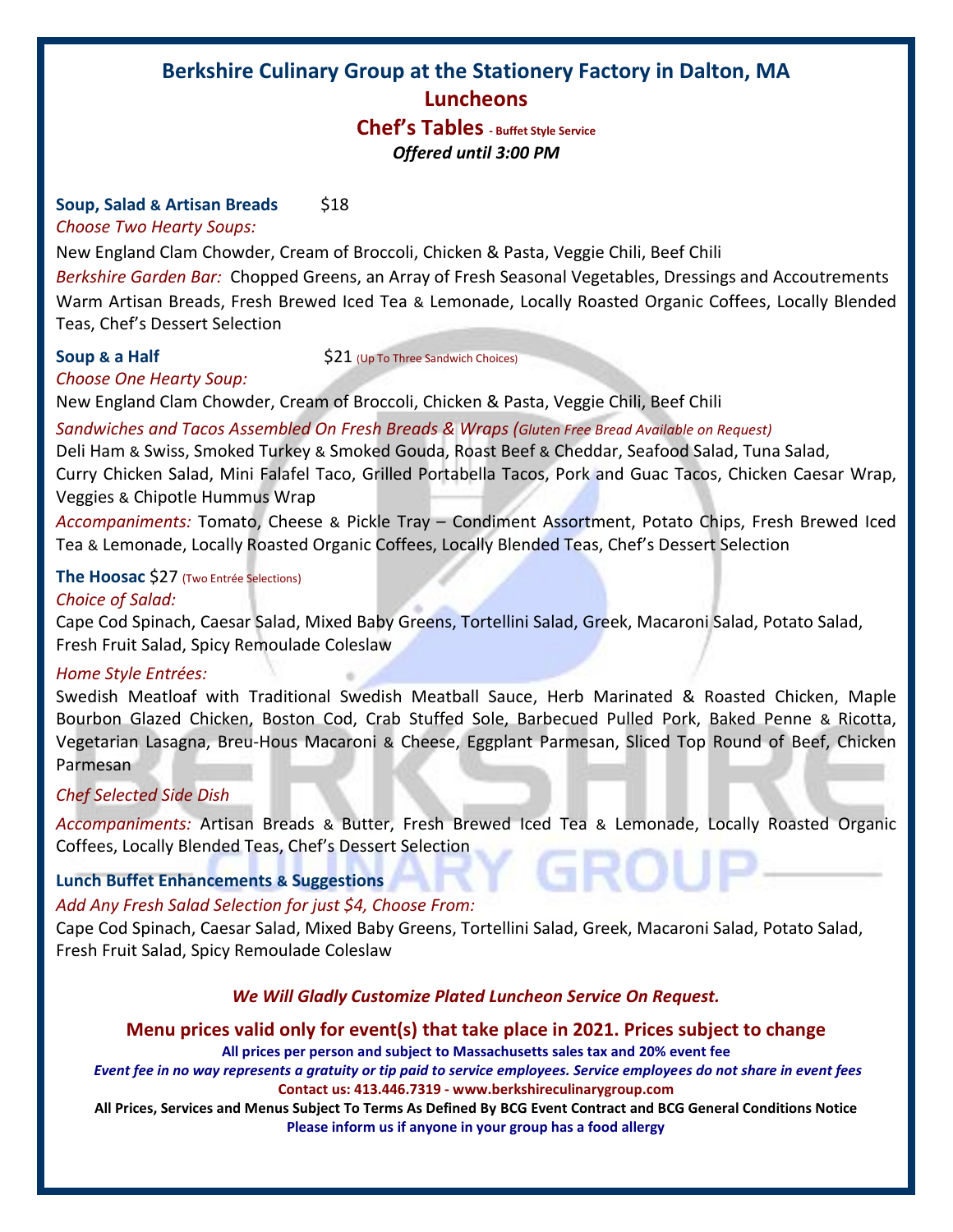# **Berkshire Culinary Group at the Stationery Factory in Dalton, MA Dinner Menus**

# **The Chef's Table - Buffet Style Service**

#### **The Clarksburg** \$49 (Two Entrée Selections)

#### **Salad Selections:** Choose Two

House Fancy Tossed, Classic Caesar, Hydroponic Watercress and Salsify, Caprese

**Chef Selected Starch & Vegetable Accompaniments**

**Fresh Baked Artisan Breads & Rolls**

#### **Entrée Selections:** (Choose Two Entrée Selections)

Stuffed Chicken, Maple Bourbon Glazed Chicken, Chicken Marsala, Boston Cod, Roasted Atlantic Salmon, Lobster Ravioli, Shrimp & Scallop Newburg, Tortellini a la Vodka, Beef Tips Bourguignon, Sliced Top Round of Beef Au Jus, Beef Medallions Au Poivre, Veal Saltimbocca, Veggie Pasta Toss, Sweet Pecan Pork, Ginger Shrimp Stir Fry, Chef's Vegetarian Creation

#### **Chef's Carvery Upgrade +\$9** (Choose One Carvery Selection)

Sage Roasted Turkey, Maple Glazed Ham, Rosemary Pork Loin, Slow Roasted Beef Au Jus

**Chef's Dessert Selection**

**Beverage Station:** Fresh Brewed Iced Tea & Lemonade, Locally Roasted Organic Coffees, and a Selection of Locally Blended Teas

#### **Create a Memorable Welcome for Your Special Event!**

#### **Add an elegant display to Your Event, Perfect for Cocktail Hours!**

#### *Elegant Welcome Display* \$11

Imported & Domestic Cheeses, Fresh Fruit Garnish, Vegetable Crudités, Cracker Assortment & Dips, Artisan Breads and Gourmet Spreads.

*We Offer an Extensive Array of Ala Carte Hors d' Oeuvres, Sure to Add "Wow" to Your Event!*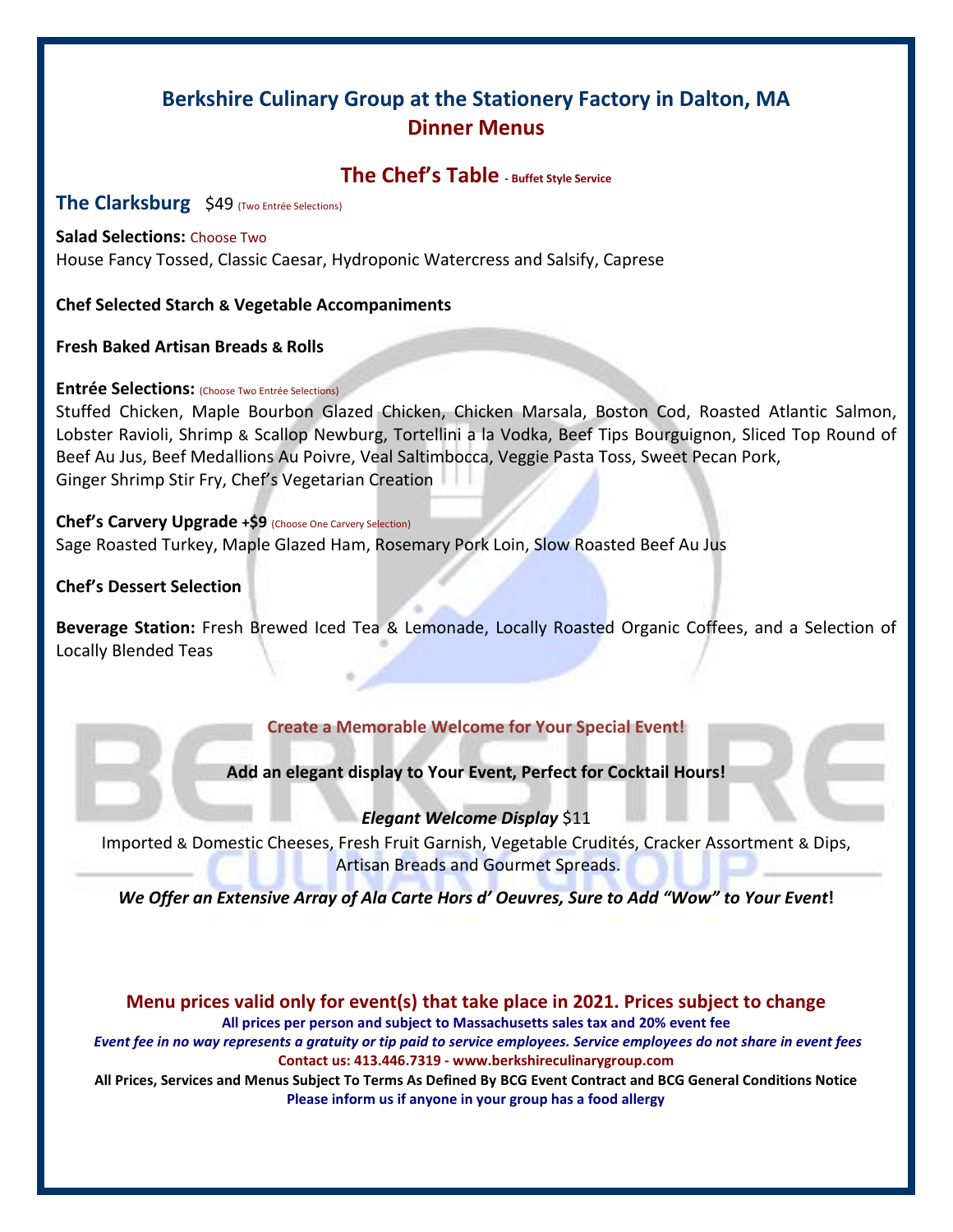# **Berkshire Culinary Group at the Stationery Factory in Dalton, MA**

# **Dinner Menus**

# **Full Table Service**

### **The Greylock Glen** (Two Entrée Selections)

**Salad Selections:** Choose One House Mixed Baby Greens, Classic Caesar, Hydroponic Watercress & Salsify, Baby Spinach & Bleu Cheese

### **Chef Selected Starch & Vegetable Accompaniments**

**Fresh Baked Artisan Breads**

**Entrée Selections:** (Choose up to Three Entrée Selections for the Event)

Coq au vin \$48 Chicken Marsala Supreme \$48 Trout Almandine \$52 Poêle of Grouper \$65 Grilled Maple Dijon Salmon \$52 Veal Piccata \$53 Steak Medallions Oscar \$58 Herb Roasted Prime Rib Au Jus \$60 Lobster Ravioli with Sherry Cream \$48 Grilled NY Sirloin Steak \$70 Duck Confit, Parsnip Puree \$48 Herb Encrusted Lamb Chops \$72

Grilled Bone in Pork Chop \$43 Seared Snapper with Citrus Butter \$56 Grilled Vegetable Primavera \$40 Wild Mushroom Ravioli with Sage Butter \$42

### **Chef's Dessert Creation**

**Beverage Station:** Fresh Brewed Iced Tea & Lemonade, Locally Roasted Organic Coffees, Locally Roasted Organic Coffees and a Selection of Locally Blended Teas

**Create a Memorable Welcome for Your Special Event!**

### **Add an elegant display to Your Event, Perfect for Cocktail Hours!**

### *Elegant Welcome Display* \$11

Imported & Domestic Cheeses, Fresh Fruit Garnish, Vegetable Crudités, Cracker Assortment & Dips, Artisan Breads and Gourmet Spreads.

*We Offer an Extensive Array of Ala Carte Hors d' Oeuvres, Sure to Add "Wow" to Your Event!* 

**Menu prices valid only for event(s) that take place in 2021. Prices subject to change All prices per person and subject to Massachusetts sales tax and 20% event fee** *Event fee in no way represents a gratuity or tip paid to service employees. Service employees do not share in event fees* **Contact us: 413.446.7319 - www.berkshireculinarygroup.com All Prices, Services and Menus Subject To Terms As Defined By BCG Event Contract and BCG General Conditions Notice Please inform us if anyone in your group has a food allergy**

**Berkshire Culinary Group at the Stationery Factory in Dalton, MA**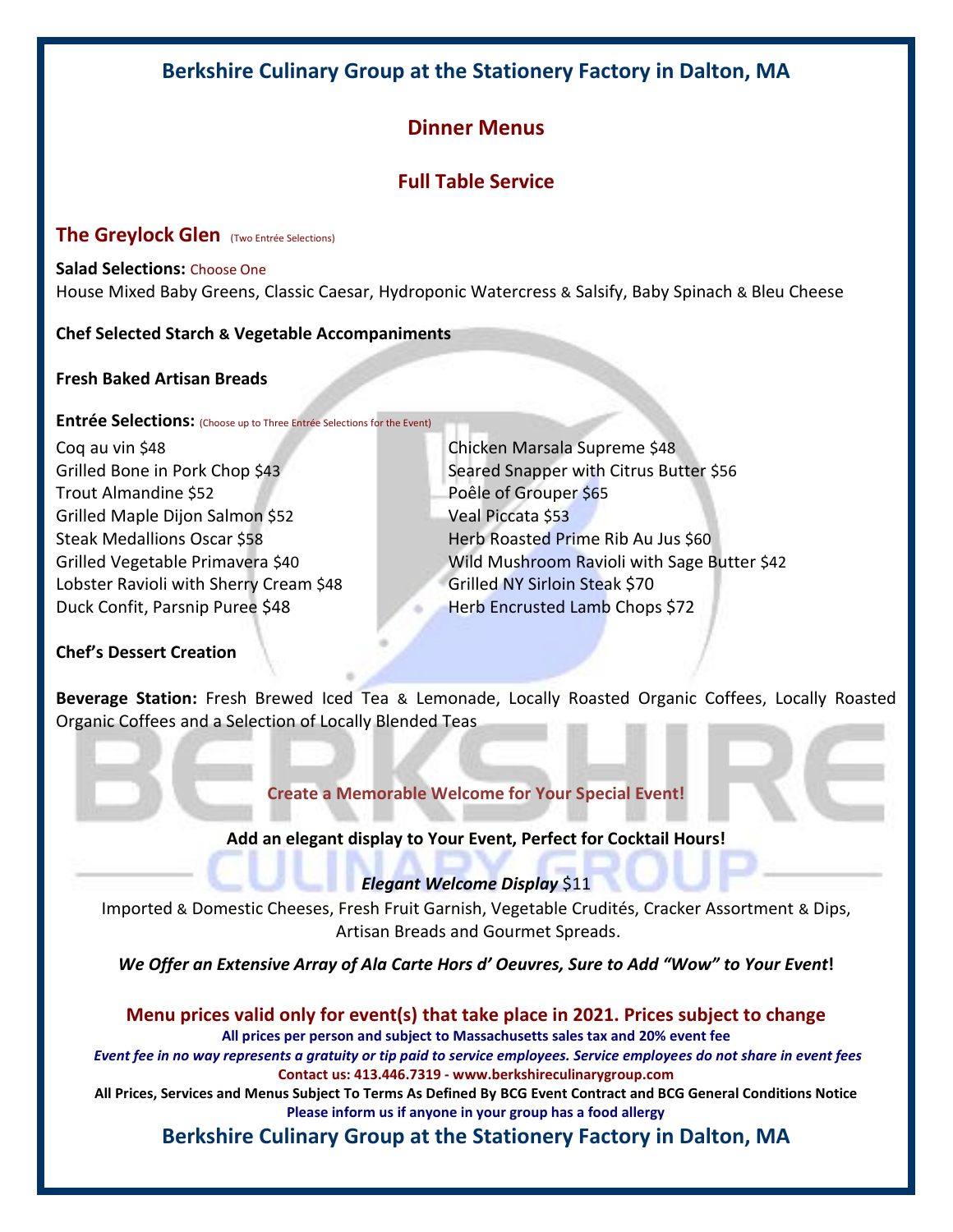# **Dinner Menus**

# **Berkshire Fine Dining**

*Exquisite Culinary Presentations, Lasting Impressions Beer and Wine Pairings available* **(Minimum 30 Guests)**

#### **Social Hour**

#### *The Grand Welcome*

Two Hours of Premium Open Bar Service Begins with a Magnificent Array of Chef Selected Tapas, Artisan Breads and Fine Cheeses

#### *Salad Presentation* **Choose One**

*Served with Fresh Baked Artisan Breads*

Classic Caesar with White Anchovies, Baby Spinach with Moody Bleu and Pancetta,

Smoked Trout with Mustard Greens and Juniper, Watercress and Chevré with Toasted Pistachios and **Cranberry** 

*Chef's Sorbet Intermezzo* 

*Entrée Service*

*Choose Two Entrées and Special Diet Meals as Required* Entrées Presented with Proper Accouterments and Garnish – Some Entrées Subject to Seasonal Availability

Roasted Quail with Root Vegetable Stuffing, Filet of Beef Béarnaise, Poele of Monkfish with Chervil Butter, Maple Pecan Pork Tournedos, Cider Glazed Chicken with Quince Demi-Glace, Five Spice Breast of Duck, Atlantic Cod En Papillote, Veal Scaloppini with Fresh Herbs, Seared Diver Scallops,

Hazelnut and Whole Grain Mustard Encrusted Rack of New Zealand Lamb,

Truffle Roasted Portabella Mushroom with Seasonal Ratatouille,

Venison Medallions with Hunter Sauce (+9.99), Maine Lobster Tail with Sherried Crabmeat Stuffing (+10.99)

#### *Sweets*

Classic Viennese Table, Coffee and Cordial Cart

**Complete with Two Hours of Premium Bar Service, \$175 Per Guest**

Additional Hours of Bar Service, \$16 Per Guest

*Additional Signature Menus Available*

New England Lobster Bake,

Fire & Ice Cocktail Affair,

Pig Roast,

Game Dinner,

Let Us Create a Theme for You!

*Please Consult with Your Special Event Coordinator* 

#### **Menu prices valid only for event(s) that take place in 2021. Prices subject to change**

**All prices per person and subject to Massachusetts sales tax and 20% event fee**

*Event fee in no way represents a gratuity or tip paid to service employees. Service employees do not share in event fees* **Contact us: 413.446.7319 - www.berkshireculinarygroup.com** 

**All Prices, Services and Menus Subject To Terms As Defined By BCG Event Contract and BCG General Conditions Notice Please inform us if anyone in your group has a food allergy**

# **Berkshire Culinary Group at the Stationery Factory in Dalton, MA**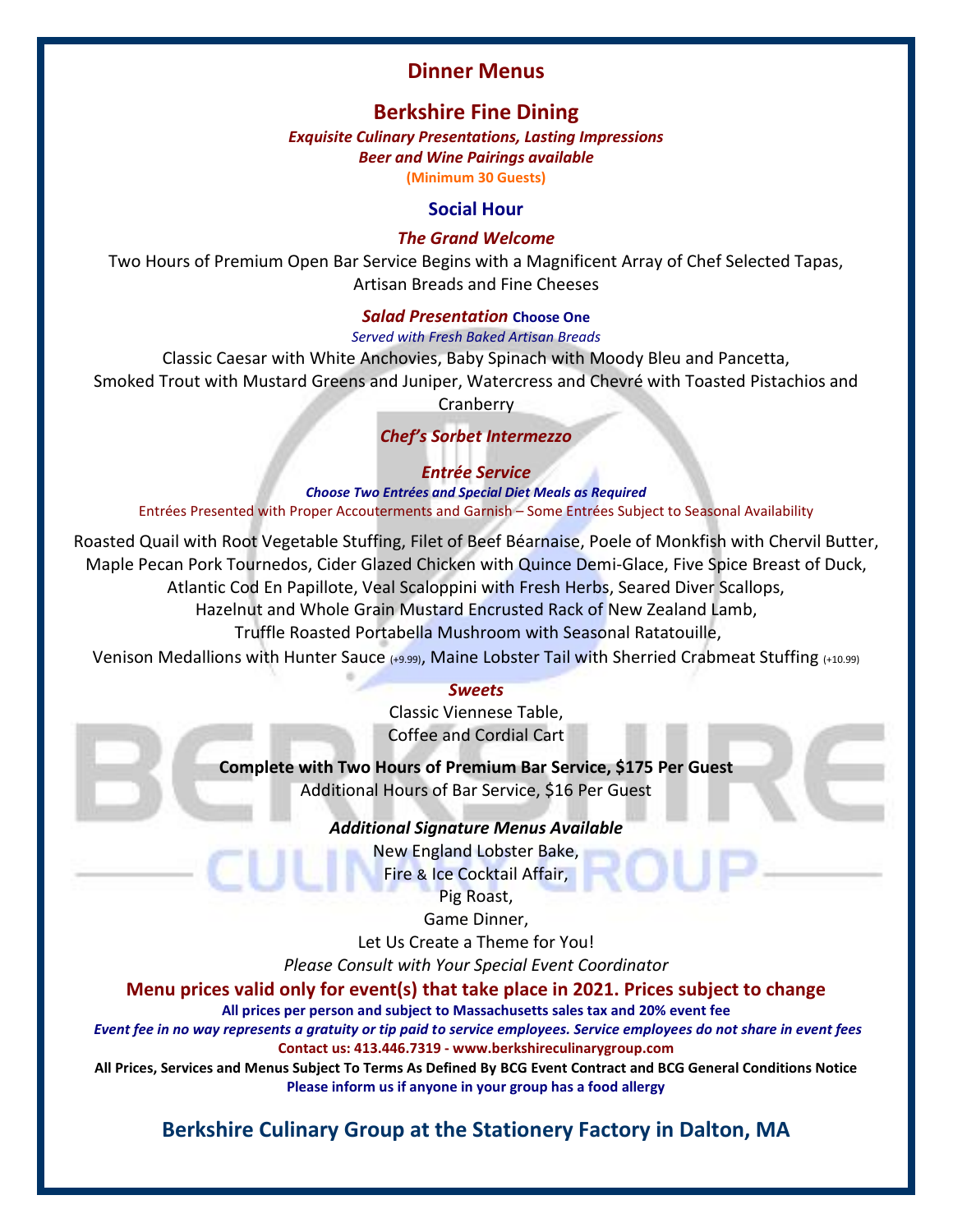# **Cocktail Affair**

*Chef's Dessert & Locally Roasted Organic Coffees Stations Included*  Your Choice of Three Stations: \$49 – Each Additional Station \$11

# **Bombay Station Garden Station Panadería Station Pasta Toss**  Condiments

Chicken Teriyaki, Choice of Two Meats: Seasoned Chicken, Chicken Quesadilla, Veggie Spring Rolls, **Roasted Turkey,** Sautéed Shrimp, Saute Shrimp, Sautéed Shrimp, Taco Beef, Steamed Pot Stickers, Glazed Ham, Pork Loin, Udon Noodles, The Tortilla Chips with Steamed White Rice, Top Round of Beef, The Asian Vegetables, Breu-Hous Queso Dip, Served with Traditional Complete with Mini Rolls Coconut Curry, Salsa, Sour Cream and Dipping Sauces and Appropriate Condiments Hot & Sour Broth Guacamole, Jalapeños

and Imported Cheeses, Celery and Carrot Sticks Oyster Mushrooms,

Tabouli, Assortment of Mixed Artichoke and Fresh of Fresh Vegetables, Baba Ganoush Greens, Dressings and Herb Spreads and Classic Sauces

**Antipasti Wing Station Grand Risotto Potato Martini Bar Station Beer Brined & Smoked Creamy Risotto, Creamy Mashed Creamy Mashed** Fresh Vegetable Crudités Chicken Wings, Pesto, Potatoes, with a Vast with Dip, a Flowing Served with a Variety Assorted Vegetables, Samillary of Toppings, Display of Domestic of Dipping Sauces, Sautéed Chicken & Shrimp, Sauces & Condiments Assorted Crackers **Shredded Parmesan** 

Herbed Hummus, 
Therbed Hummus, 
Tender Pasta Tossed to Assorted Artisan

Tender Pasta Tossed to Grilled Nan, The Highlight a Bountiful Breads with Hummus, All Order with Your Choice

#### **Far East Station Chef's Carving Station Udon Noodle Station Mexican Pub Station**

Pork and Guac Tacos

# *Let us create a specialty station for you, many additional options to choose from*

# *Station Upgrades*

*Add Any Station Below for \$15 / Replace any of the Above Stations with one of the Following Stations, \$10*

**Seafood Cocktail Station Outer Banks Station Mignon Station** Ceviche Salad, Shrimp Cocktail, Fried Calamari with Marinara, Filet at its Finest! Tuna Tartar with Wasabi, **Mini Maryland Style Crab** Hand Carved Filet Mignon Chilled Oysters on the Half Shell Cakes, Clams Casino, Scallops with Crusty Rolls, Mushroom

Wrapped in Smoked Bacon Duxelle and Zesty Horseradish

# Stations Open Fifteen Minutes After Guest Arrival, and Remain Open for 1 ½ Hours

# **Menu prices valid only for event(s) that take place in 2021. Prices subject to change**

**All prices per person and subject to Massachusetts sales tax and 20% event fee**

*Event fee in no way represents a gratuity or tip paid to service employees. Service employees do not share in event fees* **Contact us: 413.446.7319 - www.berkshireculinarygroup.com** 

**All Prices, Services and Menus Subject To Terms As Defined By BCG Event Contract and BCG General Conditions Notice Please inform us if anyone in your group has a food allergy**

# **Berkshire Culinary Group at the Stationery Factory in Dalton, MA**

**Casual Chef's Tables - Buffet Style Service "Perfect for Rehearsal Dinners, Company Outings, Family Reunions & Lazy Days"**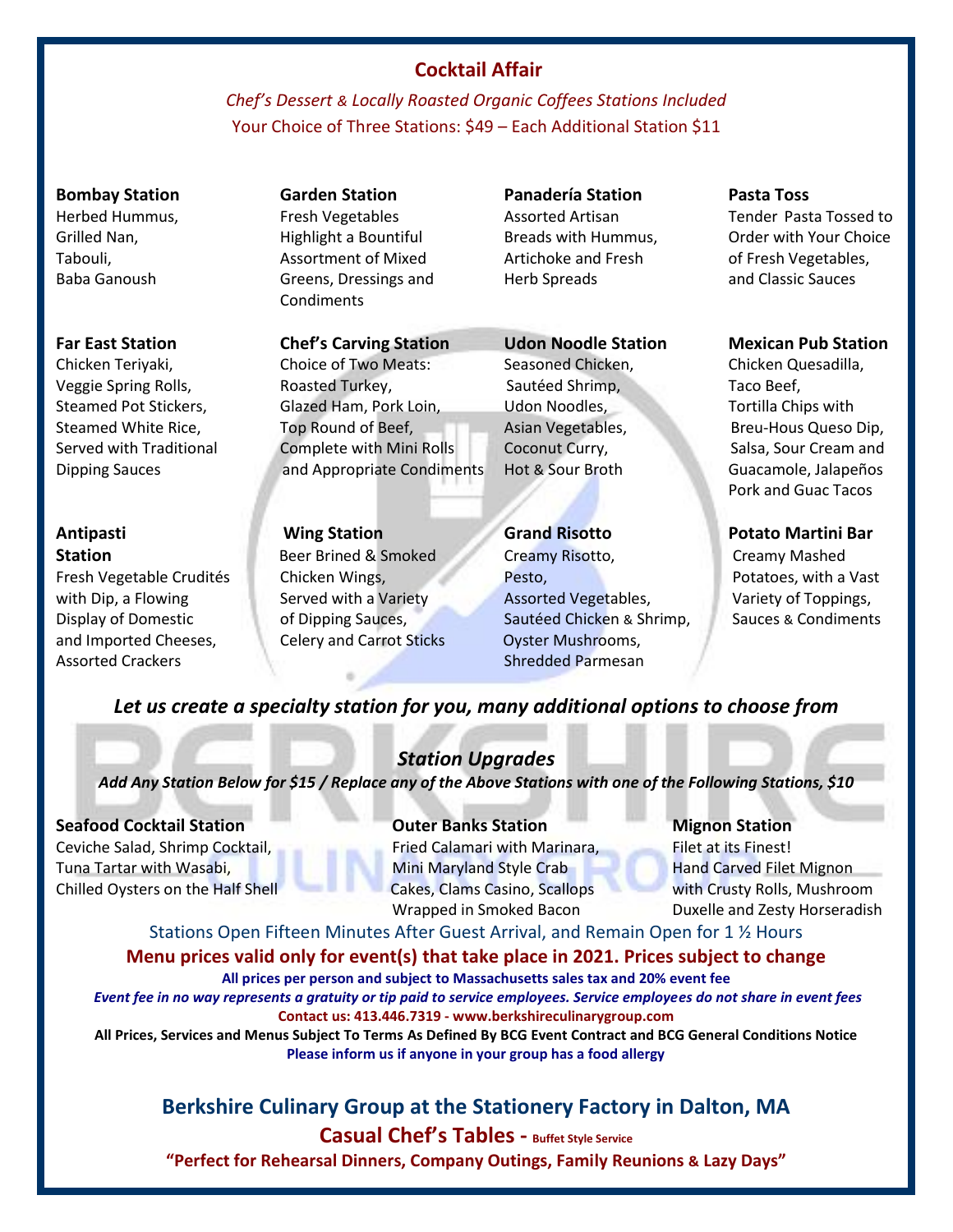## **Paradiso** \$35

Fancy Tossed Italian Salad, Traditional Penne Pasta, House Pomodoro and Creamy Alfredo Sauce, Italian Meatballs, Sweet Sausage, Peppers & Onions, Herb Grilled Limoncello Chicken, Warm Artisan Breads, Chef's Dessert Selection

# **High Lawn BBQ** \$38

Barbecued Chicken Quarters, Shire Breu-Hous Burgers, Veggie Burgers Mini Hot Dogs w/toppings, Tossed Garden Salad with House Dressings, Old Fashioned Potato Salad, Berkshire BBQ Baked Beans, Corn on the Cob, Chef's Dessert Selection

# **Tailgate Picnic** \$55

Beer Brined and Smoked Chicken Wings, Tailgate Antipasto Display, Swedish Style Meatballs, Tossed Garden Salad with House Dressings, BBQ Kielbasa, Cheese and Pepperoni Pizzas, Crusty Rolls, Chef's Dessert Selection

# **Above Menus Served With:**

**Beverage Station:** Fresh Brewed Iced Tea & Lemonade, Locally Roasted Organic Coffees

# **Casual Menu Upgrades and Additions:**

BBQ Beef Brisket \$9 BBQ Smoked Pork \$6 St. Louis Pork Ribs \$11 Spicy Shrimp Fra Diavolo \$9 Cajun Fried Catfish \$7 Vegetable Lasagna \$6

### **Menu prices valid only for event(s) that take place in 2021. Prices subject to change**

**All prices per person and subject to Massachusetts sales tax and 20% event fee** *Event fee in no way represents a gratuity or tip paid to service employees. Service employees do not share in event fees* **Contact us: 413.446.7319 - www.berkshireculinarygroup.com All Prices, Services and Menus Subject To Terms As Defined By BCG Event Contract and BCG General Conditions Notice**

**Please inform us if anyone in your group has a food allergy**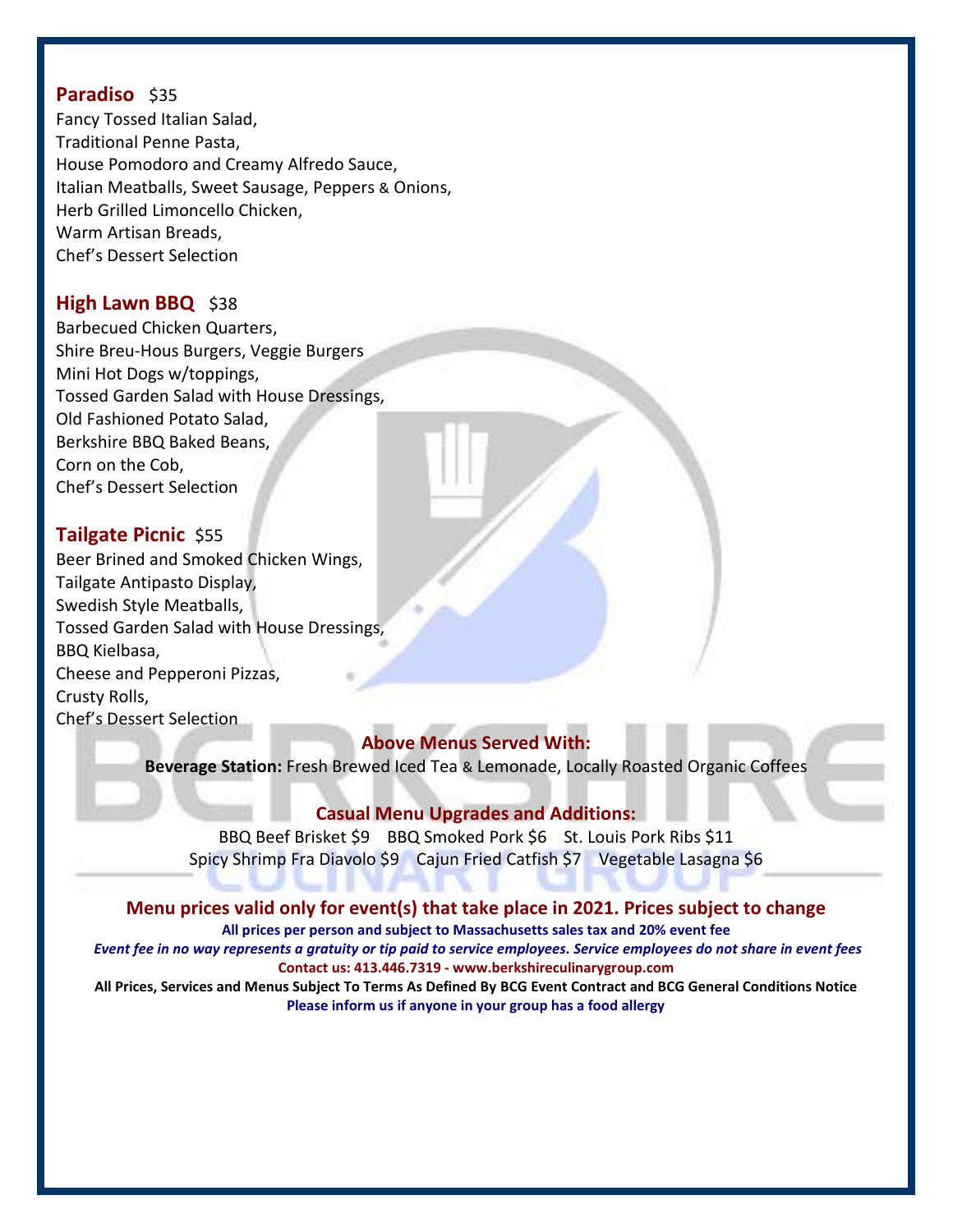# **Berkshire Culinary Group at the Stationery Factory in Dalton, MA** *Uniquely Themed Chef's Tables -Buffet Style Service*

#### **Tijuana Cantina** \$49 (Minimum 30 Guests)

Spicy Baja Chicken Stew, Grandé Station – Tequila Grilled Chicken, Chipotle Beef, Spicy Fried Haddock, Flour Tortillas, Cheese Quesadillas, Spanish Rice, Black Beans, Chef's Churros Display

*Tijuana Cantina* served complete with: Sour Cream, Fresh Salsa, Guacamole, Hot Sauce, Shredded Lettuce, Diced Tomato, Cheddar Cheese, Jalapeno Peppers, Black Olives, Fresh Fried Tortilla Chips, Lemonade and Iced Tea

#### **Island Oasis** \$49 (Minimum 30 Guests)

Caribbean Fruit Salad, Jamaican Vegetable Curry, Jerk Chicken with Soffritto, Tropical Pulled Pork Barbeque, Piña Colada Shrimp with Mango Dipping Sauce, Saffron Rice, Red Beans, Grilled Flat Bread, Chef's Island Inspired Dessert Selection

*Island Oasis* served complete with: Fresh Mango Salsa, Hot Sauce, Lemonade and Iced Tea

# **Orient Express** \$49 (Minimum 30 Guests)

Crab Rangoon, Beef Teriyaki, Vegetable Spring Roll, Stir Fried Shrimp and Vegetables, General Tso's Chicken, Pork Lo Mein, Vegetable Fried Rice, Steamed White Rice, Fortune Cookies, NARY GR( Chef's Dessert Creation

*Orient Express* served complete with: Traditional Sauces of: Sriracha Hot Sauce, Sweet n Sour, Hot Mustard, Soy & Rice Wine (Dumpling Sauce), Lemonade and Iced Tea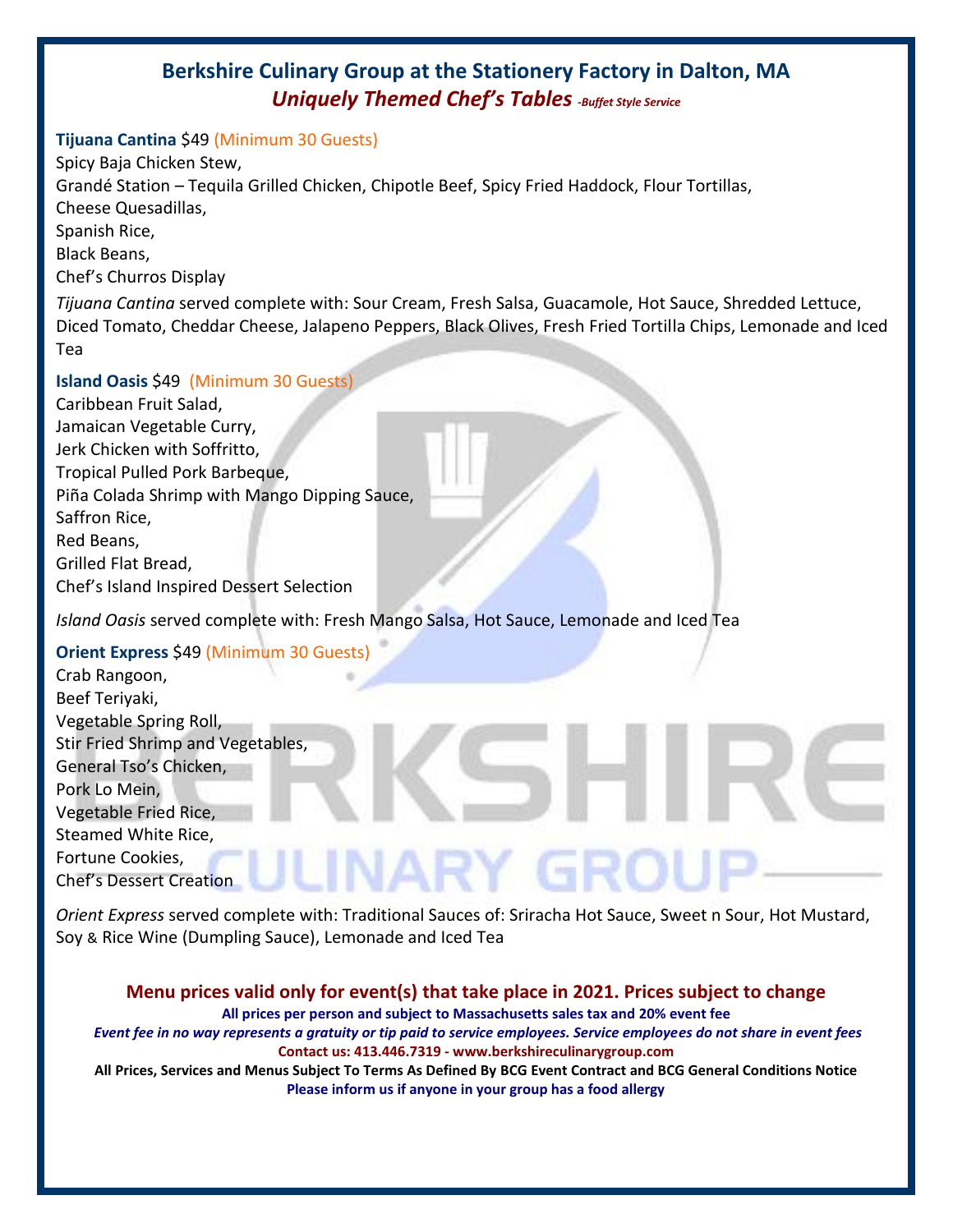# **Berkshire Culinary Group at the Stationery Factory in Dalton, MA Picnics To Go**

*Fantastic for use when traveling to a Berkshire cultural event or as a quick meal option as your group departs. Buffet style service, eat in and to-go packaging and cutlery provided.* 

#### **The 2-Wrap Combo**  $$22 - (Two selections, %)$  wrap of each choice)

*Please Choose Two Fillings:*  Hous-Smoked Turkey and Gouda, Deli Ham & Swiss, Albacore Tuna Salad, Curry Chicken Salad, Grilled Vegetable Blend w/ Chipotle Hummus Chef's Deli Salad, Potato Chips, Seasonal Fruit, Fresh Baked Dessert, Bottled Water

**The Subway** \$22 (Minimum 30 Guests) Choice of Italian Sub or Grilled Veggie Sub Creamy Potato Salad,

Country Style Coleslaw, Potato Chips, Seasonal Fruit, Fresh Baked Dessert, Bottled Water

**The Tanglewood** \$33 (Minimum 30 Guests)

Chef's Hummus and Pita, Cabot Cheese, Roast Turkey and Applewood Bacon Club, Tossed Garden Greens with Herbal Dressing, Fire Roasted Corn Salad, Roasted Red Potato Salad, Seasonal Fruit, Fresh Baked Dessert, Bottled Water

#### **The Hawthorne** \$35 (Minimum 30 Guests)

Chef's Hummus and Pita, Cabot Cheese, New England Lobster Salad on Grilled Brioche (Served Cold), Tossed Garden Greens with Herbal Dressing,<br>Grain Salad,<br>Seasonal Fruit. Grain Salad, Seasonal Fruit, Fresh Baked Dessert, Bottled Water

**"Picnics To Go" Complete with Appropriate Condiments, Disposable Flatware and Napkins Menu prices valid only for event(s) that take place in 2021. Prices subject to change All prices per person and subject to Massachusetts sales tax and 20% event fee** *Event fee in no way represents a gratuity or tip paid to service employees. Service employees do not share in event fees* **Contact us: 413.446.7319 - www.berkshireculinarygroup.com**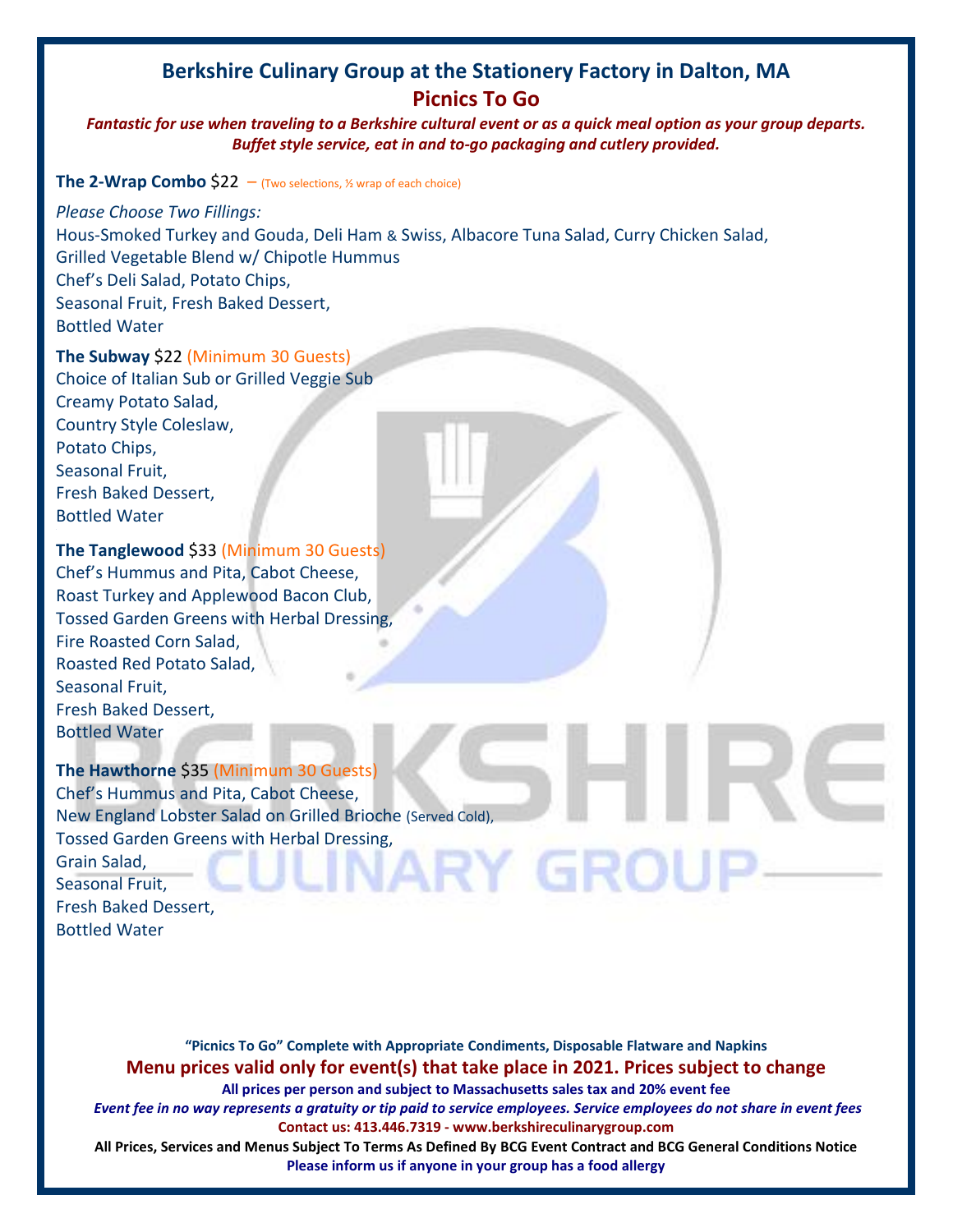# **Berkshire Culinary Group at the Stationery Factory in Dalton, MA Ala Carte Hors d'Oeuvres**

|                                                         |                         | <b>Cold Selections</b>  |                                        |
|---------------------------------------------------------|-------------------------|-------------------------|----------------------------------------|
| <b>Displays</b>                                         | <b>Serves 30 Guests</b> | <b>Serves 50 Guests</b> | <b>Serves 100 Guests</b>               |
| <b>Elegant Cheese Display</b>                           | \$225                   | \$375                   | \$595                                  |
| Vegetable Crudités Display                              | \$85                    | \$130                   | \$250                                  |
| Seasonal Fruit Platter                                  | \$110                   | \$175                   | \$345                                  |
| <b>Bakery Breads &amp; Spreads</b>                      | \$60                    | \$95                    | \$175                                  |
| <b>Grand Antipasto Display</b>                          | \$280                   | \$455                   | \$850                                  |
| <b>Finger Sandwiches</b>                                | \$90                    | \$150                   | \$295                                  |
|                                                         |                         | Four Dozen *            | Each Additional Dozen / Order *        |
| <b>Beef Carpaccio</b>                                   |                         | \$95                    | \$20                                   |
| Smoked Salmon & Cream Cheese on Crostino                |                         | \$95                    | \$20                                   |
| Cucumber Canapés with Dilled Cream Cheese               |                         | \$60                    | \$15                                   |
| Tomato or Bleu Cheese Bruschetta                        |                         | \$95                    | \$25                                   |
| Balsamic Roasted Figs with Bleu Cheese                  |                         | \$140                   | \$35                                   |
| <b>Stuffed Grape Leaves</b>                             |                         | \$95                    | \$25                                   |
| Shrimp and Cheese Grits Martini                         |                         | \$135                   | \$35                                   |
| Shrimp Cocktail Over Ice (About 55 / order)             |                         | $$75*$                  | $$75*$                                 |
|                                                         |                         | <b>Hot Selections</b>   |                                        |
|                                                         |                         | Four Dozen *            | <b>Each Additional Dozen / Order *</b> |
| Beer Brined and Smoked Chicken Wings                    |                         | \$85                    | \$20                                   |
| <b>Crab Stuffed Mushrooms</b>                           |                         | \$110                   | \$30                                   |
| <b>Italian Bread Stuffed Mushrooms</b>                  |                         | \$95                    | \$25                                   |
| Italian Sausage Stuffed Mushroom Caps                   |                         | \$110                   | \$30                                   |
| Jumbo Scallops Wrapped In Applewood Bacon               |                         | \$225                   | \$60                                   |
| Shrimp Wrapped In Bacon                                 |                         | \$155                   | \$38                                   |
| Oysters Rockefeller                                     |                         | \$175                   | \$45                                   |
| <b>Duck Confit Tarte Spoons</b>                         |                         | \$135                   | \$35                                   |
| <b>Szechuan Duck Wings</b>                              |                         | \$135                   | \$35                                   |
| <b>Chicken Tenders</b>                                  |                         | \$135                   | \$35                                   |
| Chicken Saté                                            |                         | \$110                   | \$30                                   |
| Mini Cheese Quesadilla                                  |                         | \$90                    | \$25                                   |
| Mini Chicken Quesadilla                                 |                         | \$130                   | \$35                                   |
| Sweet & Sour Kielbasa                                   | (About 100 / order)     | $$110*$                 | $$110*$                                |
| <b>Fried Ravioli</b>                                    | (About 50 / order)      | $$70*$                  | $$70*$                                 |
| Meatballs Marinara or Swedish Sauce (About 160 / order) |                         | $$100*$                 | $$100*$                                |
| Mini Vegetable Spring Rolls                             | (About 36 / order)      | \$80*                   | \$80*                                  |
| <b>Steamed Oriental Pot Stickers</b>                    | (About 30 / order)      | $$45*$                  | $$45*$                                 |
| Mini Quiche                                             | (About 50 / order)      | \$90*                   | \$90*                                  |
| Spanakopita                                             | (About 25 / order)      | \$50*                   | \$50*                                  |

**\*Certain items served with minimums other than four dozen, as noted**

**Menu prices valid only for event(s) that take place in 2021. Prices subject to change All prices per person and subject to Massachusetts sales tax and 20% event fee**

*Event fee in no way represents a gratuity or tip paid to service employees. Service employees do not share in event fees* **Contact us: 413.446.7319 - www.berkshireculinarygroup.com**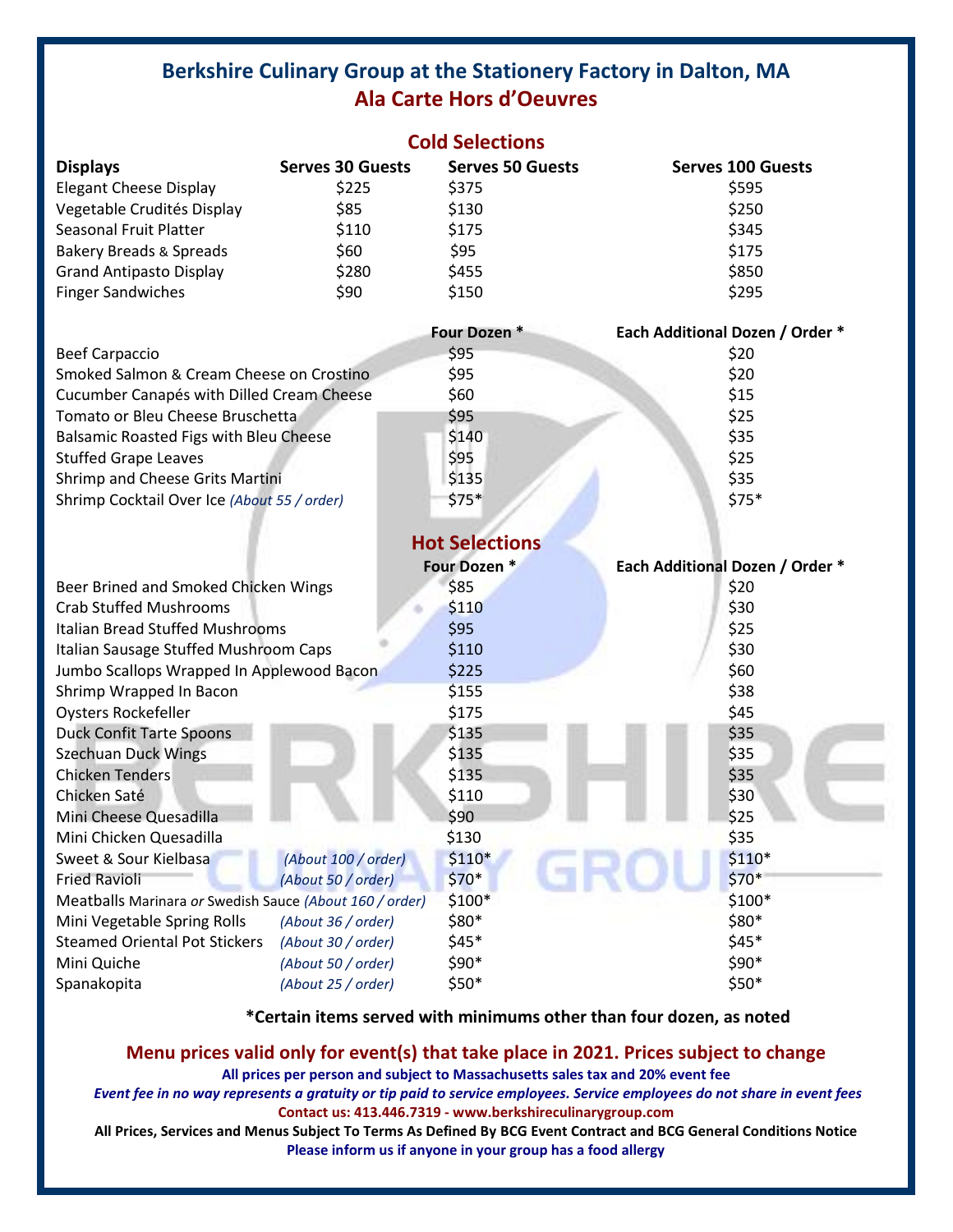# **Berkshire Culinary Group at the Stationery Factory in Dalton, MA Cocktail Service**

#### **Cocktails (each)**

| <b>Craft Shire Beer</b>         | $57 - 510$   |
|---------------------------------|--------------|
| <b>Packaged Beer Selections</b> | $$7.5 - $12$ |
| Wines by the Glass              | $$8 - $14$   |
| <b>Premium Cocktails</b>        | $$8 - $14$   |
| <b>Specialty Cocktails</b>      | $$8 - $16$   |

#### **Premium Open Bar Service (Per Guest)**

**2 Hour Service** \$40

House Draught Beer Selections and / or Packaged Beers, Varietal Wines, Premium Cocktails, Specialty Drinks, and Soft Drinks

#### **3 Hour Service** \$45

House Draught Beer Selections and / or Packaged Beers, Varietal Wines, Premium Cocktails, Specialty Drinks, and Soft Drinks

# **Additional Hours of Service**

Premium Service: \$16 / Hr

| <b>Toasts</b>          | (Per Guest) | Include |
|------------------------|-------------|---------|
| <b>Wine Toast</b>      |             | \$8     |
| <b>Champagne Toast</b> |             | \$8     |

**Toasts (Per Guest)** *Included In All Premier Wedding Packages*

# **Punch Bowls**

| Champagne Punch    | \$65/Gallon |
|--------------------|-------------|
| Peachtree Punch    | \$65/Gallon |
| Zinfandel Punch    | \$65/Gallon |
| Tennessee Lemonade | \$65/Gallon |
|                    |             |

No Alcohol Fruit Punch \$35/Gallon

Note: a \$150.00 Bartender Fee Will Be Applied If Bar Sales Are Less Than \$500.00

### **Menu prices valid only for event(s) that take place in 2021. Prices subject to change**

**All prices per person and subject to Massachusetts sales tax and 20% event fee**

*Event fee in no way represents a gratuity or tip paid to service employees. Service employees do not share in event fees* **Contact us: 413.446.7319 - www.berkshireculinarygroup.com**